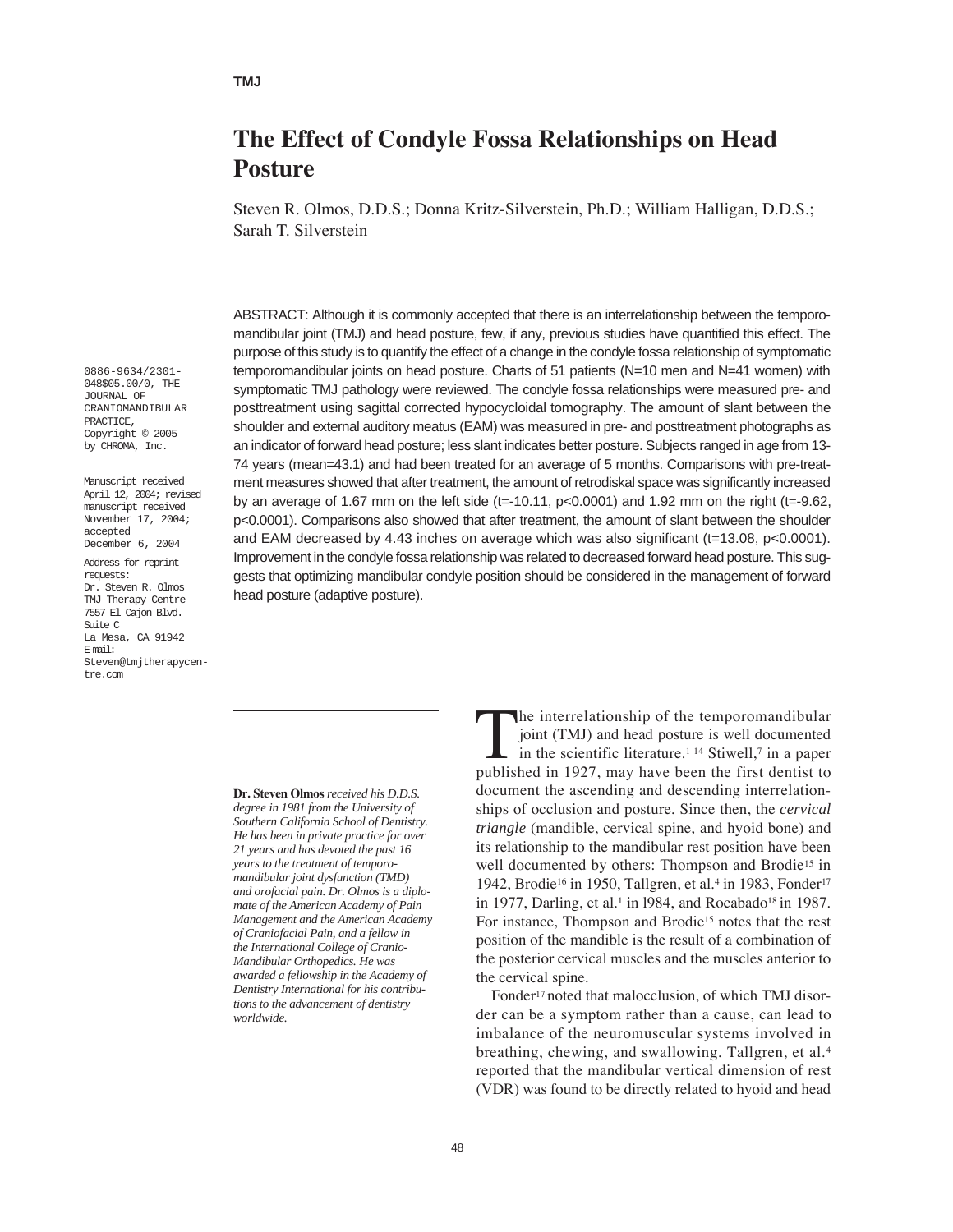position. Darling, et al., $\frac{1}{2}$  in a study of eight patients, found that VDR increased with improved head posture after physical therapy. The possibility that dysfunctional relationships among the components of the cervical triangle can be modified using oral orthotics or manual cervical orthopedic techniques is also documented by Rocabado.<sup>18</sup> Bazzotti<sup>2</sup> related mandibular position and its effect on head posture to swallowing. Using electromyography and a kinesiograph to record muscle activity and mandibular position, he found a correlation between mandibular position and head posture. Loss of posterior occlusal support, unilaterally and bilaterally, is also shown to result not only in a change in mandibular position, but also in a change in head posture.<sup>11,16</sup> The connection between actual articular disk displacement and adaptive forward head posture is supported by Fink, Tschernitschek, and Stiesch-Scholz.19

Although the interrelationship between the TMJ and posture has been previously described, none of the previous studies attempted to quantify changes in the condyle fossa relationships and head posture. The purpose of the present study is to quantify the effect of change in condyle fossa relationship of symptomatic temporomandibular joints with changes in head posture.

## **Materials and Methods**

Participants in this study consisted of 51 patients (10 men and 41 women) aged 13-74 years, who presented with various symptomatic TM disorders in a clinical practice in San Diego, California. TM disorders ranged from capsulitis with and without disk displacement to chronic degenerative osteoarthritis. To be included in this study, subjects were required to have both pre- and posttreatment tomograms, and pre-and posttreatment frontal and sagittal posture photographs.

All patients were treated with both day and night oral orthotics. Oral acrylic orthotics produced for the mandible were worn during the waking hours. The orthotics held a mandibular position that corrected for occlusal cant, vertical deficiencies, mandibular rotation and retrusion. This position was determined by neuromuscular concepts of phonetic speech and tomographic evaluation of condyle fossa relationships. Study models were mounted on an Accu-Liner articulator developed by James Carlson D.D.S.20 (Accu-Liner Products, Woodinville, WA), which uses the base of the skull rather than traditional landmarks (condyle hinge axis) for mounting the maxillary model. Night appliances of various designs were produced depending on the type of TM dysfunction and parafunctional activities. Therapy for these patients consisted of conservative nonsurgical treatments.

Some patients received only orthotic therapy while others needed physical therapy to reach resolution of symptoms. One or a combination of several of the following therapies was used: iontophoresis, phonophoresis, trigger point injections, prolotherapy injections, moist heat, range-of-motion exercises, infra-red and pulsed radiofrequency. Of the 51 participants in the study, 36 were treated with only oral orthotics and conservative inoffice therapies. Fifteen subjects were referred for chiropractic treatment, prolotherapy injections by an osteopathic physician, or both. Four additional subjects were referred to an osteopathic physician but declined the referral.

Postural photographs were taken at the beginning of treatment and again at maximum medical improvement. Therefore, only patients whose symptoms were relieved were included in this study, since they were the only group for which the pre-and posttreatment data, including postural photographs, were available.

Written informed consent was obtained prior to treatment from adult subjects and from a parent in the case of a minor-aged patient.

Bilateral sagittal hypocycloidal TMJ tomograms (corrected using a submentovertex x-ray) were taken in maximum habitual occlusion, at rest and at maximum opening positions (**Figure 1**). A one mm center cut of the condyle was used for all three positions. These x-rays, taken preand post-orthotic therapy, were performed on a CommCat D-2000 (Imaging Sciences, Hatfield, PA) which utilizes complex motion tomography. The image magnification is constant at 26%. A millimeter ruler calibrated for 26% magnification was used to measure the radiographs. The maximum habitual occlusal position was used to evaluate condyle fossa distances. The distance measured was from the posterior condyle surface to posterior fossa (tympanic plate) which was assessed bilaterally on both pre- and posttreatment radiographs.

Frontal and sagittal postural photographs were taken pre- and posttreatment with the patient standing behind a Symmetrigraf (Reedco Research, Geneva, NY). The patients were centered for the frontal photographs with the plumb line mid pelvis. In the sagittal photos, they were positioned with the plumb line centered on the shoulder (**Figure 2**). All photographs were taken with a tripod mounted Olympus C-2500L digital camera (Olympus America, Inc., Melville, NY) at a distance of eight feet. As suggested by Solow and Tallgren,<sup>21</sup> patients were instructed to relax with normal posture and to look straight ahead while being photographed.

These photographs were displayed on a laptop computer with a 13" screen. A standard millimeter ruler was used for measuring the digital photographs. A ratio of one inch on the Symmetrigraf to one mm on the monitor was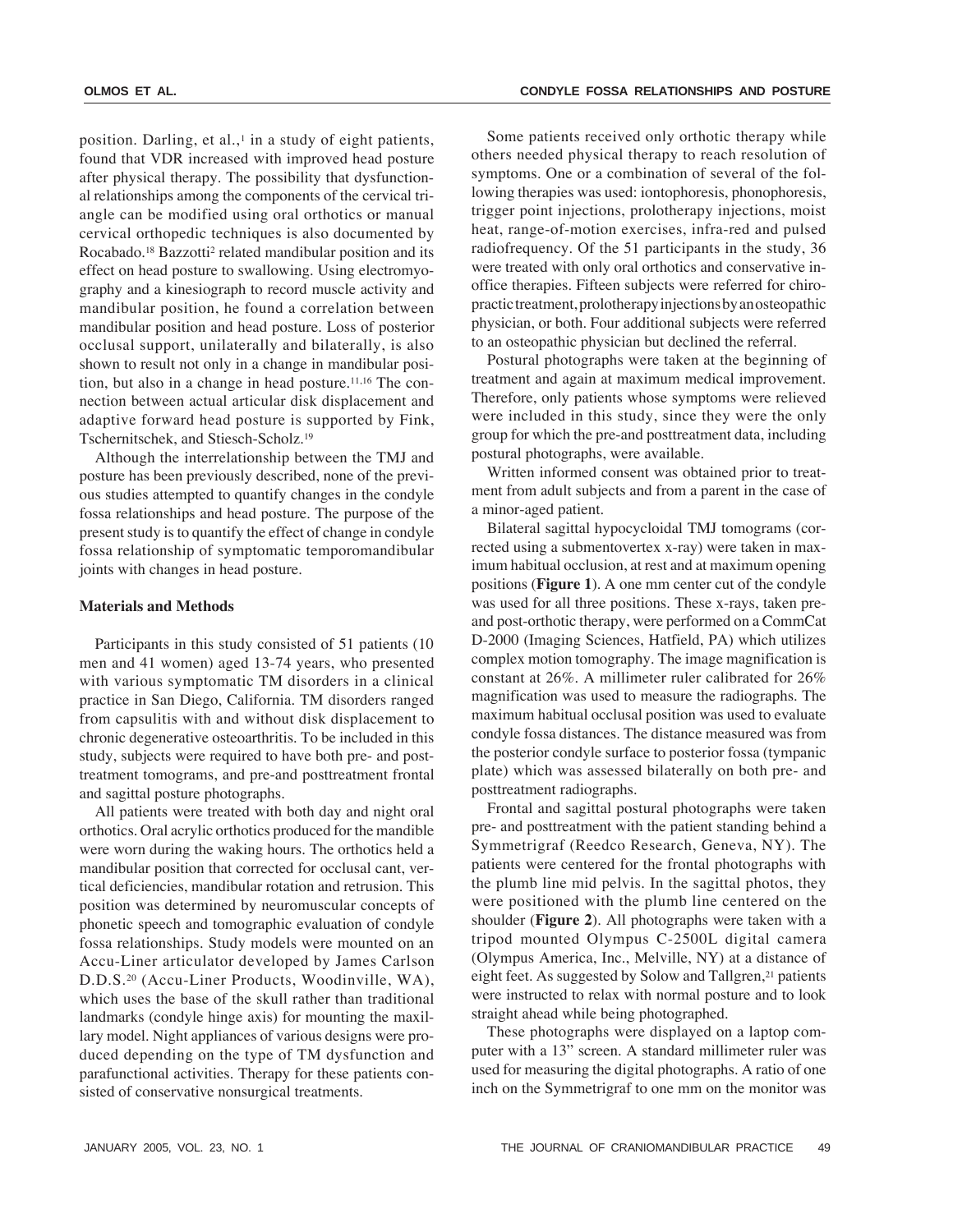

**Figure 1**

**A**: Before treatment (left); **B**. Before treatment (right); **C**: Orthotic position (left); **D**: Orthotic position (right).

found, allowing for the conversion to inches for calculations. Pre- and posttreatment forward head posture were assessed in photographs by measuring the distance between the shoulder and the external auditory meatus (EAM).

## **Statistical Analysis**

Frequency distributions were calculated for all variables. Comparisons of mean pre-and posttreatment retrodiskal space, as assessed on the tomograms, and mean pre- and posttreatment forward head posture were performed using paired t-tests. The data were analyzed using Excel (Microsoft Corp., Redmond, WA) and an internet statistical program (VassarStats).22 All tests were two-tailed with p<.05 considered significant.

# **Results**

Among the 51 patients, ages ranged from 13-74 years with a mean age of  $43.1$  ( $\pm 16.3$ ). All patients had pretreatment tomograms and photographs between October 16, 2000 and September 4, 2002, and posttreatment tomograms and photographs between July 11, 2001 and November 25, 2002. The amount of time in treatment ranged from 44 to 405 days with an average of 146.8 days or about five months.

**Table 1** shows the pre- and posttreatment distributions of retrodiskal space and shoulder-to-ear slant. Pre-treatment, retrodiskal space ranged from 1-5 mm with an average of  $2.00 \ (\pm 1.04)$  mm on the left, and from 0-4 mm with an average of 1.69  $(\pm 0.86)$  mm on the right. Pretreatment slant between the shoulder and EAM ranged from 1-17 inches with an average of 7.78  $(\pm 3.46)$  inches. After treatment, retrodiskal space ranged from 1-7 mm with an average of 3.67  $(\pm 1.37)$  mm on the left, and 1-8



**Figure 2 A**: Before treatment; **B**: After treatment.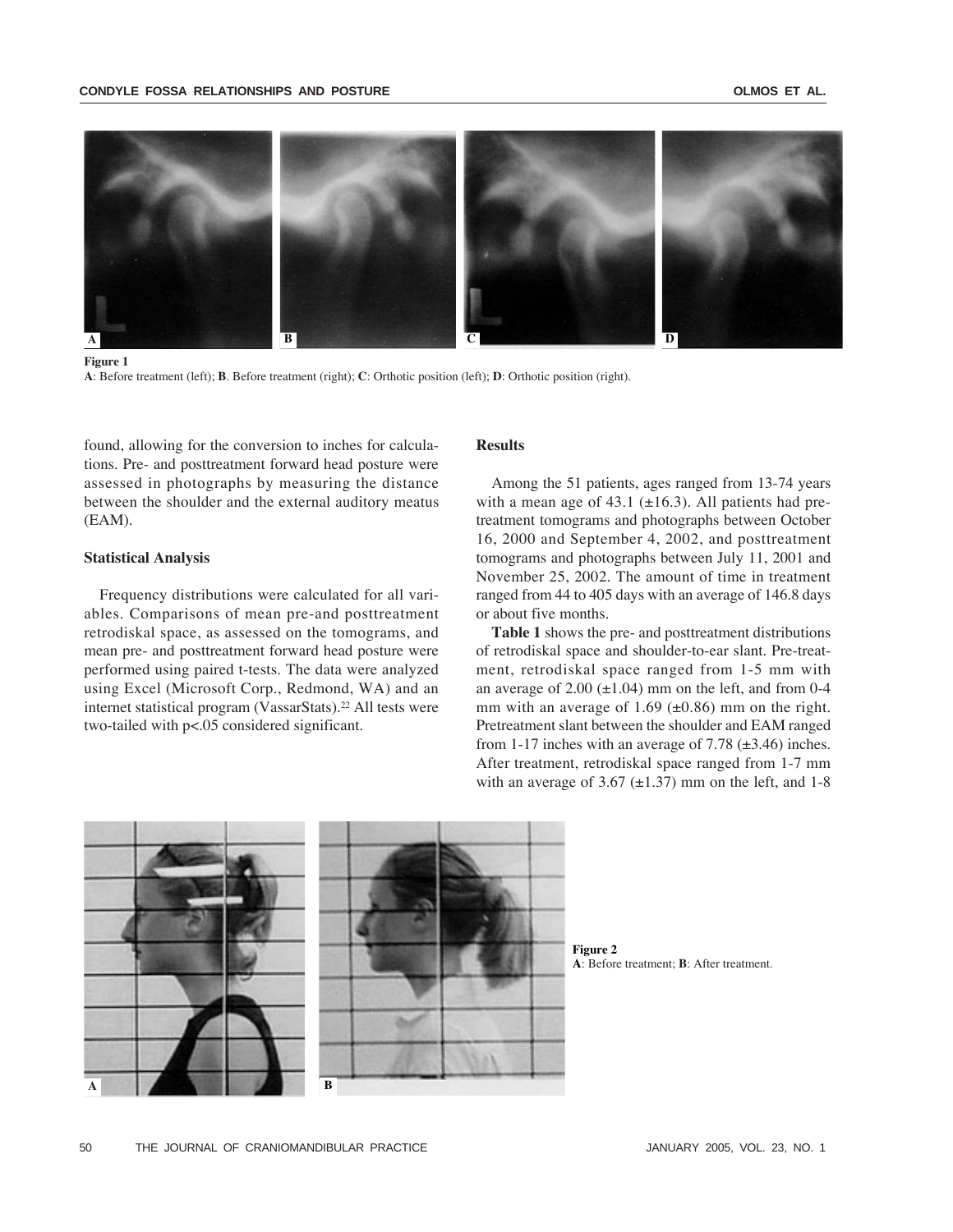| Table 1                                           |  |  |  |                |  |  |  |  |  |  |
|---------------------------------------------------|--|--|--|----------------|--|--|--|--|--|--|
| Distribution of Retrodiskal Space and Shoulder to |  |  |  |                |  |  |  |  |  |  |
|                                                   |  |  |  | $\blacksquare$ |  |  |  |  |  |  |

| External Auditory Meatus (EAM) Slant*                     |         |           |  |  |  |
|-----------------------------------------------------------|---------|-----------|--|--|--|
|                                                           | Mean    | Range     |  |  |  |
| Pretreatment                                              |         |           |  |  |  |
| Left retrodiskal space (mm)                               | 2.00    | 1 -5      |  |  |  |
| Right retrodiskal space (mm)                              | 1.69    | $0 - 4$   |  |  |  |
| Shoulder to EAM slant (in.)                               | 7.78    | $1 - 17$  |  |  |  |
| Postreatment                                              |         |           |  |  |  |
| Left retrodiskal space (mm)                               | 3.67    | $1 - 7$   |  |  |  |
| Right retrodiskal space (mm)                              | 3.61    | $1 - 8$   |  |  |  |
| Shoulder to EAM slant (in.)                               | 3.35    | $0 - 8$   |  |  |  |
| Pre- vs. Posttreatment differences                        |         |           |  |  |  |
| Left retrodiskal space (mm)                               | 1.67    | $0 - 5$   |  |  |  |
| Right retrodiskal space (mm)                              | 1.92    | $0 - 7$   |  |  |  |
| Shoulder to EAM slant (in.)                               | $-4.43$ | -1 to -13 |  |  |  |
| $\star$<br>The shoulder to EAM slant indicates the amount |         |           |  |  |  |

of forward posture; the greater the slant, the more forward the head posture.

mm with an average of 3.61  $(\pm 1.50)$  mm on the right. Posttreatment slant between the shoulder and EAM ranged from 0-8 inches with an average of  $3.35 \ (\pm 1.82)$ inches. Calculating the differences between pre- and posttreatment measurements showed that on average, retrodiskal space increased by  $1.67$  ( $\pm$ 1.18) mm on the left and  $1.92$  ( $\pm$ 1.43) mm on the right. In contrast, the length of the slant between the shoulder and EAM demonstrating forward head posture decreased by an average of  $4.43$  ( $\pm 2.42$ ) inches.

Comparisons using paired t-tests (**Table 2**) demonstrated that posttreatment retrodiskal space was significantly larger than pretreatment retrodiskal space for both the left and right TMJ (t= $-10.11$ , p<0.0001 on the left side and t=-9.62, p<0.0001 on the right side). **Table 2** also shows the mean posttreatment slant between the shoulder and EAM.

# **Discussion**

The results of this study demonstrate that improvement in TMJ health is related to posture and shows the extent to which a change in the condyle fossa relationship can affect posture. While others, such as Zonnenberg, et al.,9 show a relationship between treatment for TMJ disorder and posture, the current study is the first to quantify this association within the TMJ itself.

Kraus23 stated that head-neck posture has the most immediate and long lasting effect on the mandibular rest position. In contrast, results of the present study suggest that improvement in the condyle fossa relationship within the TMJ leads to improved posture. This is not to say that the current study proves that forward head posture is always caused by condylar position. The possibility that forward head posture sometimes results in posterior displacement of the condyle and that, conversely, a condylar displacement can result in forward head posture must be considered.

According to Makofsky's "Sliding Cranium Theory,"24 increases in forward head posture produce change in initial occlusal contacts by altering the position of the maxillary teeth relative to the mandibular teeth. As proposed, the cranium slides forward on the atlas in forward head position and the maxilla moves to an anterior position relative to the mandible. This results in initial tooth contact posterior to full intercuspation, forcing the mandible for-

|                                                                  |              | Table 2       |          |         |  |  |  |  |
|------------------------------------------------------------------|--------------|---------------|----------|---------|--|--|--|--|
| Comparisons of Mean Pre- and Posttreatment Retrodiskal Space and |              |               |          |         |  |  |  |  |
| Shoulder to External Auditory Meatus (EAM) Slant*                |              |               |          |         |  |  |  |  |
|                                                                  | Pretreatment | Posttreatment | t-test   | p value |  |  |  |  |
| Left retrodiskal space (mm)                                      | 2.00         | 3.67          | $-10.11$ | < .0001 |  |  |  |  |
| Right retrodiskal space (mm)                                     | 1.69         | 3.61          | $-9.62$  | < .0001 |  |  |  |  |
| Shoulder to EAM slant (in.)                                      | 7.78         | 3.35          | 13.08    | < .0001 |  |  |  |  |

The shoulder to EAM slant indicates the amount of forward posture; the greater the slant, the more forward the head posture.